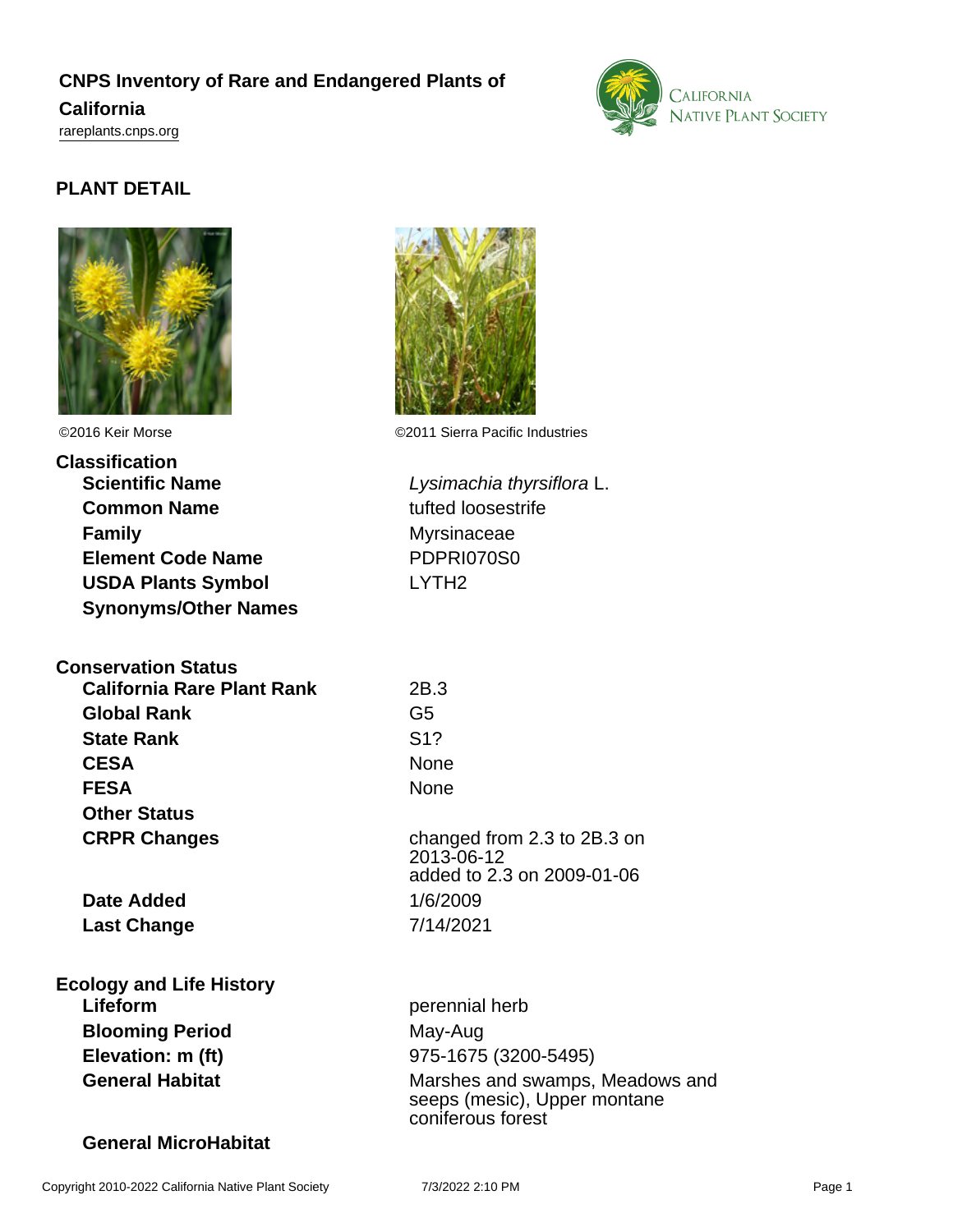### **Element Occurrence Data from California Natural Diversity Database**

| Total Element Occurrences       | 5 |
|---------------------------------|---|
| <b>Element Occurrence Ranks</b> |   |
| Excellent (A)                   | O |
| Good (B)                        | ი |
| Fair (C)                        | O |
| Poor (D)                        | O |
| None $(X)$                      | O |
| Unknown (U)                     | 5 |
| <b>Occurrence Status</b>        |   |
| Historical, $> 20$ years        | 5 |
| Recent, $<$ 20 years            |   |
| Presence                        |   |
| Presumed Extant                 | 5 |
| <b>Possibly Extirpated</b>      |   |
| <b>Presumed Extirpated</b>      |   |

#### **Location**

**CA Endemic** No

#### **Counties**

Plumas (PLU), Shasta (SHA), Tehama (TEH)

#### **States**

California (CA), Colorado (CO), Oregon (OR), Utah (UT), Washington (WA), Wyoming (WY)

#### **Quads**

Almanor (4012122), Burney (4012186), Childs Meadows (4012134), Fall River Mills (4112114), Hogback Ridge (4012184), Mt. Harkness (4012143), Timbered Crater (4112124)

#### **Notes**

Definitions of codes preceding a county and/or quad:

\* Presumed extirpated

(\*) Possibly extirpated

Species may be present in other areas where conditions are favorable. These data should NOT be substituted for pre-project review or for on-site surveys.

#### **General Notes**

Possibly threatened by non-native plants.

#### **Distribution**

#### **Threats**